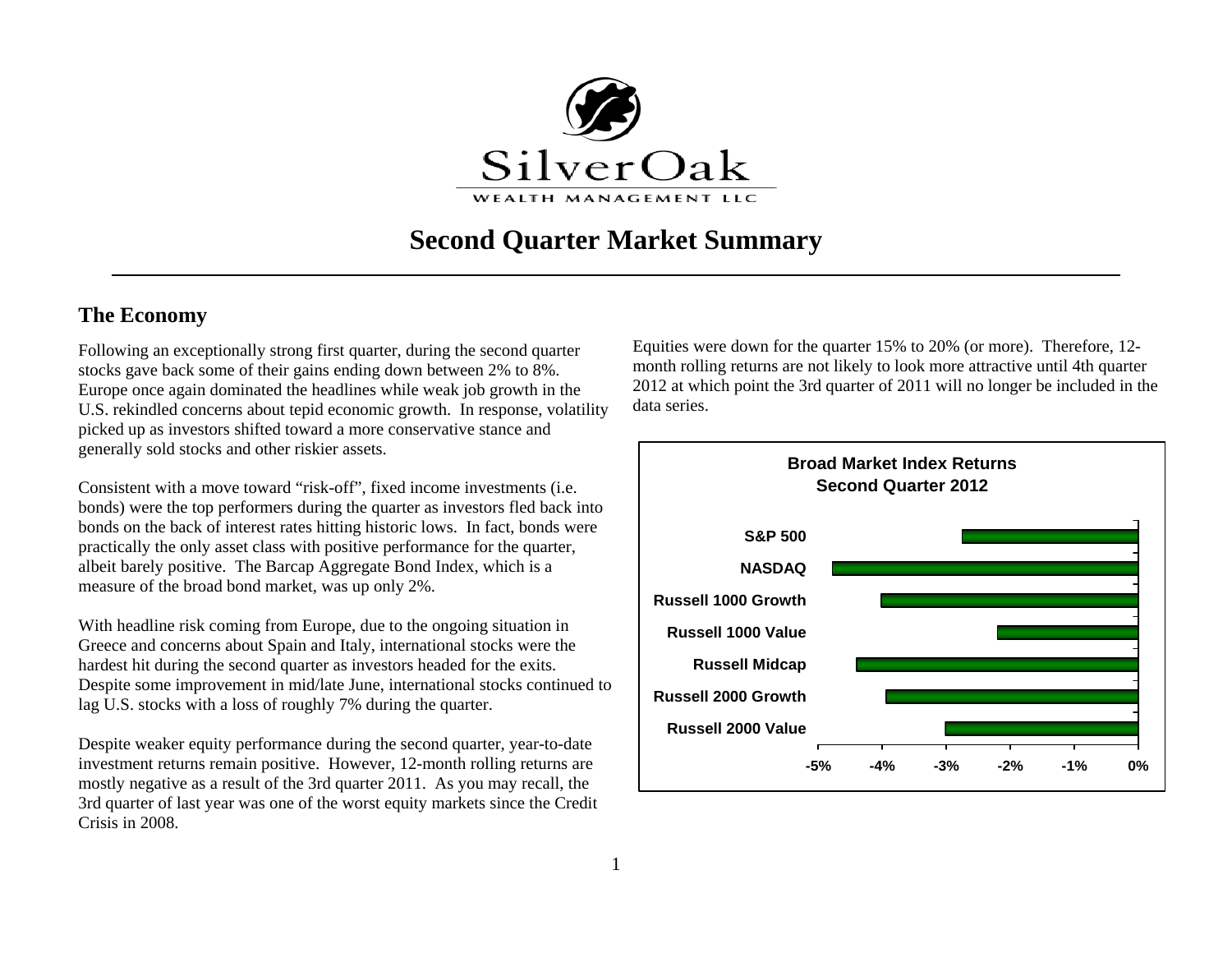#### **Highlights**

#### **GDP**

- The Bureau of Economic Analysis released the third estimate of first quarter 2012 GDP, an unrevised 1.9% versus fourth quarter 2011.
- Real GDP rose 2.0% from the first quarter of 2011 to the first quarter of 2012.
- The University of Michigan Consumer Sentiment Index in June was revised down from 74.1 to 73.2, which was a decrease from May. May was 79.3 up from 76.4 in April.
- ISM Manufacturing Index decreased to 49.7 in June from 53.5 in May. This was the first time the Index has been below 50.0 since July 2009. Typically, when the ISM Index is above 55 it is bullish and when it is below 45 it is bearish.
- In May, Conference Board Leading Economic Index increased 1.70% year-over-year to 95.8
- The price of WTI Crude Oil was \$85.04 at the end of June, which is lower than \$103.03 at the end of March. The price of Brent Crude Oil was \$94.17 at the end of the month.
- Headline CPI decreased as May came in at 1.7% year-over-year, down from 2.3% in April. Core CPI, which does not include food and energy, came in at 2.3%. Inflation levels have increased in the past two years but remain at acceptable levels as they are under historical averages.

#### **HOUSING**

• Preliminary existing home sales slightly declined in May with an annualized rate of 4.55 million units from 4.62 million units in April. However, the May annualized rate is 9.6% above the 4.15 million units in May 2011 as existing home sales have been rising slowly since last summer.

- Median existing home sale prices rose during the quarter. May was the third consecutive month of year over year price gains as prices were 7.9% higher from the levels of one year ago.
- New home sales rose in May with a seasonally adjusted annual rate of 369k homes sold versus 343k in April and 347k in March. Home sales have been trending up since last summer. However, new home sales are still at depressed levels compared to long-term averages of above 600k units.
- S&P Case-Shiller 20-City Home Price Index (seasonally adjusted) showed home prices fell 1.9% year-over-year in April. This is the nineteenth month in a row that prices have fallen. However, prices rose on a month-over-month basis.

### **EMPLOYMENT**

- The labor market has decelerated as the April and May Nonfarm Payrolls increased by 68,000 and 77,000 respectively, which is much lower than the last seven months. In June, preliminary Nonfarm Payrolls increased by 80,000, which was lower than consensus expectation of 100,000 new jobs.
- The unemployment rate remained flat this quarter at 8.2%. The size of the civilian labor force and the number of employed grew at about the same rate.
- Initial Jobless Claims continue to decrease to a more normalized level.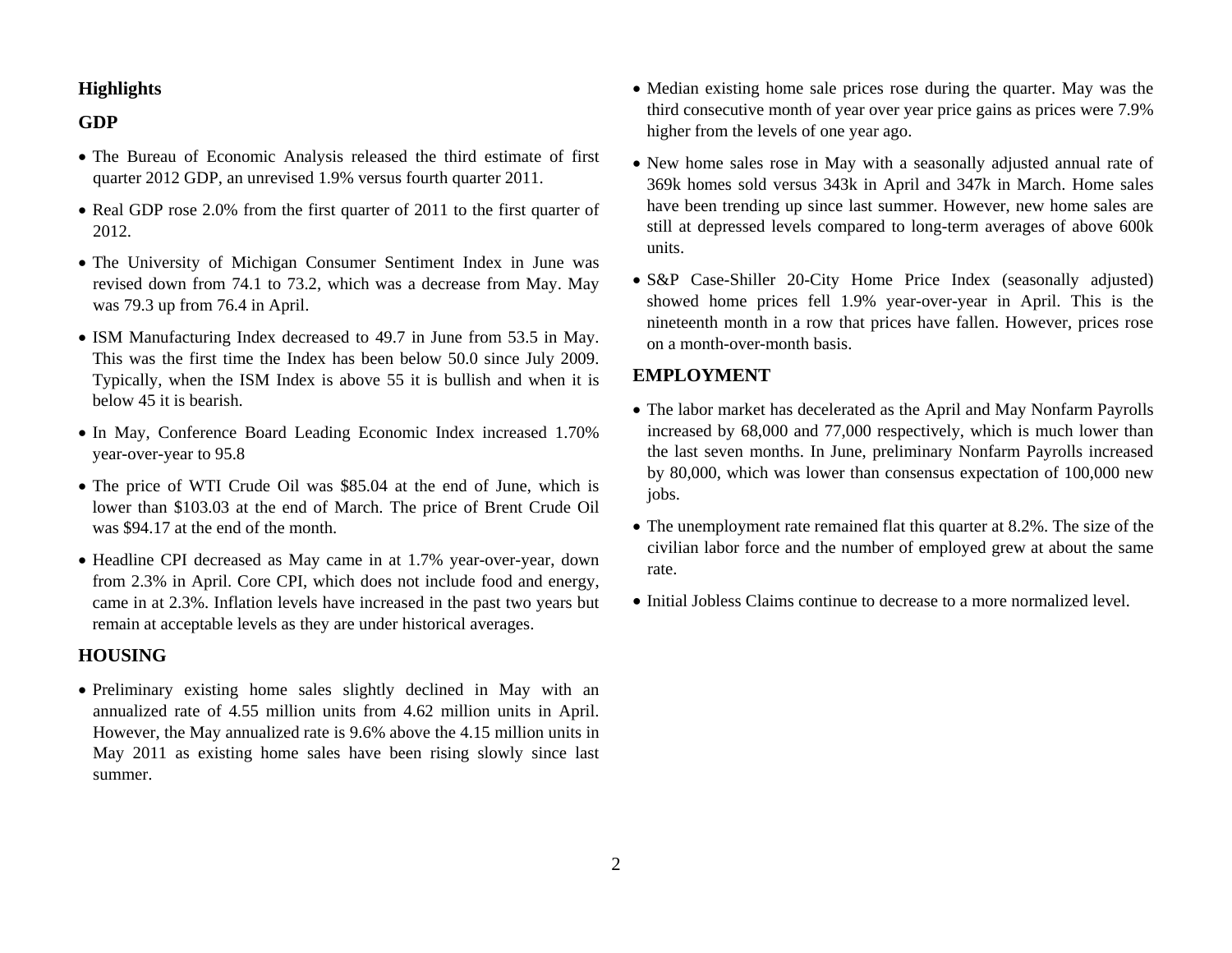#### **FIXED INCOME**

- The yields on Treasury securities decreased on a quarter-over-quarter basis. Long-term yields declined more than yields on shorter-term maturities, causing a flattening of the yield curve.
- The credit segment of the market witnessed a decrease in rates, with the exception of Emerging Debt and High Yield. Yields for TIPS and Mortgage Backed Securities had the largest decrease in yields.



• The TED Spread, which is the difference between the three-month LIBOR and three-month T-bill rates, has decreased slightly from 0.39% in March to 0.37% currently. A low TED Spread indicates the perceived risk of bank defaults is low.

# **FED POLICY**

• In June, the Federal Open Market Committee (FOMC) announced they will leave the federal funds rate at 0% to 0.25% percent. In addition, they maintained the fed funds rate will likely remain at exceptionally low levels through late 2014.